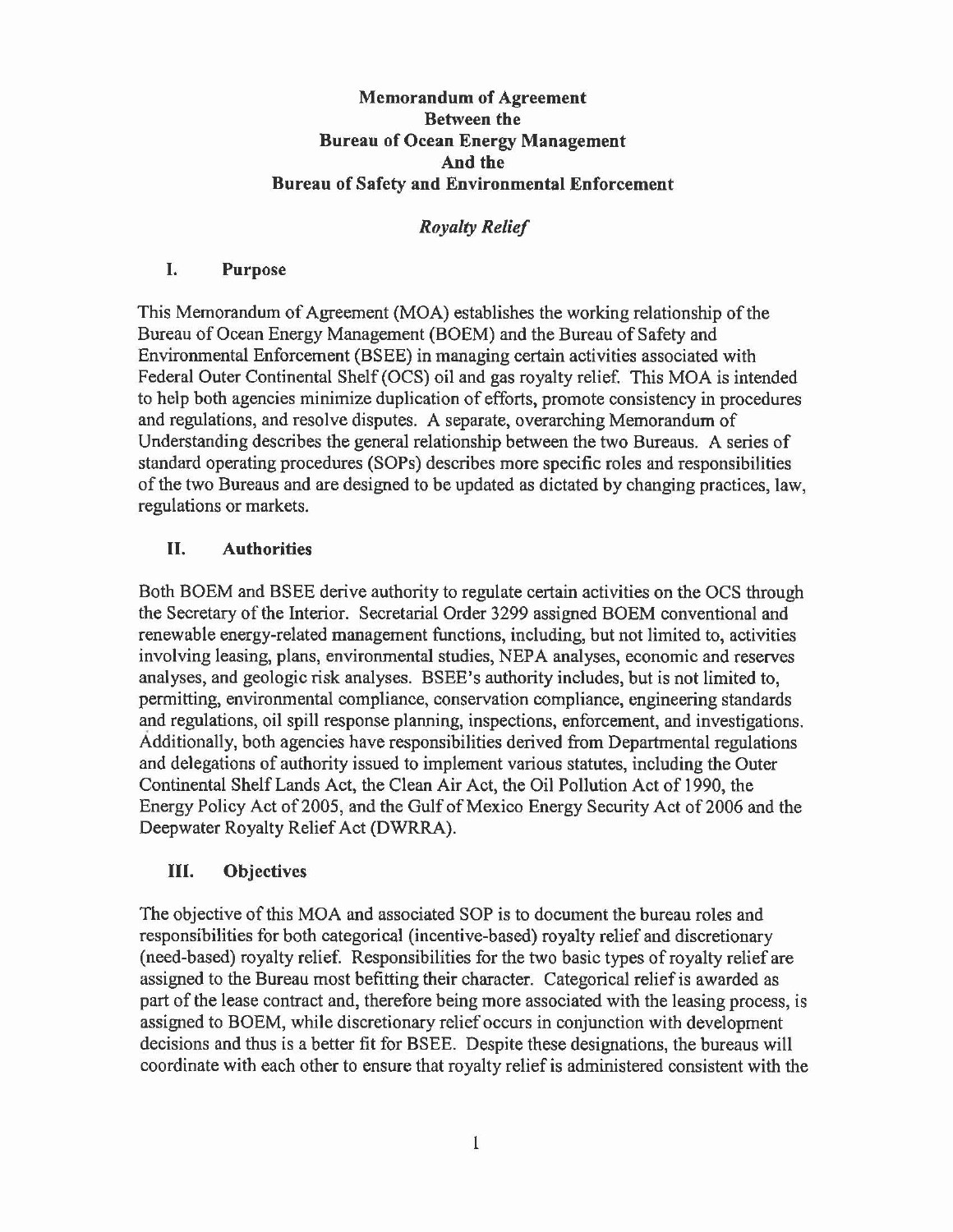applicable statutes, lease terms, and regulations to uphold the tenet that royalty relief is only provided to eligible leases or those that demonstrate need and that royalties are collected on lease production no longer entitled to relief. Each bureau will consult and coordinate on requested issues that may arise in the development of any categorical royalty relief proposals and the interpretation of existing royalty relief regulations and evaluation procedures.

### IV. Contacts

BSEE and BOEM Regional Directors

#### BSEE

Regional Supervisor, Production and Development (GOMR and POCS) Section Chief, Development and Unitization (GOMR only)

BOEM Chief, Economics Division (HQ) Chief, Resource Evaluation (AK)

### V. Responsibilities

#### Both Bureaus:

- Shall consult as requested on issues that may arise in the interpretation of existing royalty relief regulations and evaluation procedures.
- Shall monitor relevant activities to determine if an event has occurred that would require new or a re-evaluation of royalty relief.
- Will jointly consult on engineering, geologic, and measurement issues with ONRR on tracking issues when developing any categorical royalty incentive scheme being considered or included in an OCS lease sale.

#### BOEM

- Generates and publishes oil and gas price forecasts for inputs to royalty relief economic evaluation models with periodic updates as needed.
- Updates published price threshold information for DWRRA, Deep Gas Royalty Relief (DORR), Royalty Suspension (RS) leases, and provides official annual determinations for relief eligibility.
- Evaluates the leasing, drilling, and production effects of possible royalty incentive provisions during the sale design phase.
- Provides needed inputs for draft sale notice and lease documents to implement royalty suspension incentives.
- Provides support to BSEE for complex economic analysis and End-of-Life reference prices.

**BSEE**